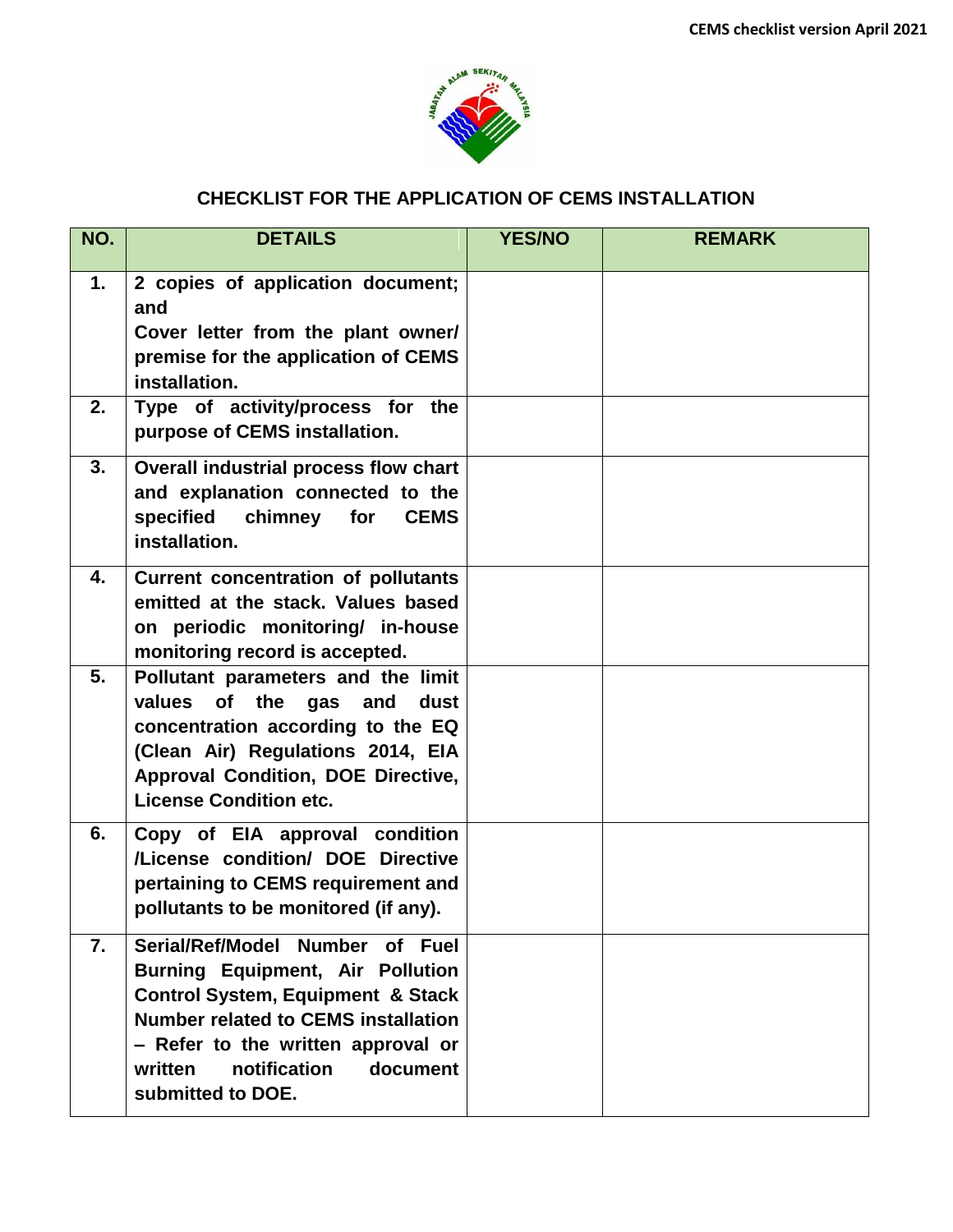| NO. | <b>DETAILS</b>                                                                                                                                                                              | <b>YES/NO</b> | <b>REMARK</b> |
|-----|---------------------------------------------------------------------------------------------------------------------------------------------------------------------------------------------|---------------|---------------|
| 8.  | suitability of<br>The<br>sampling<br>measurement techniques for CEMS<br>equipment according to the flue gas<br>and<br>monitored<br>properties<br>the<br>parameters.                         |               |               |
| 9.  | Information of the CEMS equipment<br>with relevant catalogs or product<br>reference.                                                                                                        |               |               |
| 10. | NO <sub>x</sub> converter installation for the<br><b>Sampling</b><br><b>Extractive</b><br><b>System</b><br>(Attachment of Brand and model<br>catalog & NOx Converter Working<br>principle). |               |               |
| 11. | <b>CEMS</b><br>certificate<br>Copy<br>of<br>(MCERTS/TUV)<br>Certification validity date to be<br>stated in the form                                                                         |               |               |
| 12. | relevant<br><b>Brand</b> and<br>model for<br><b>CEMS</b><br>in<br>the<br>components<br>installation                                                                                         |               |               |
| 13. | <b>Additional components to the CEMS</b><br>system (if it is mentioned in the<br><b>MCERT/TUV)</b>                                                                                          |               |               |
| 14. | Comparison of specification and<br>performance of components' brand<br>and model if differ from the ones<br>tested and certified by the TUV and<br><b>MCERT</b>                             |               |               |
| 15. | Lag Time Calculation for 'Extractive<br>System'                                                                                                                                             |               |               |
| 16. | <b>The</b><br>specified<br>and<br>gases<br>concentration that are used for zero<br>& span calibration for In situ &<br><b>Extractive Sampling System</b>                                    |               |               |
| 17. | Copy of zero and span calibration<br>gas certificate                                                                                                                                        |               |               |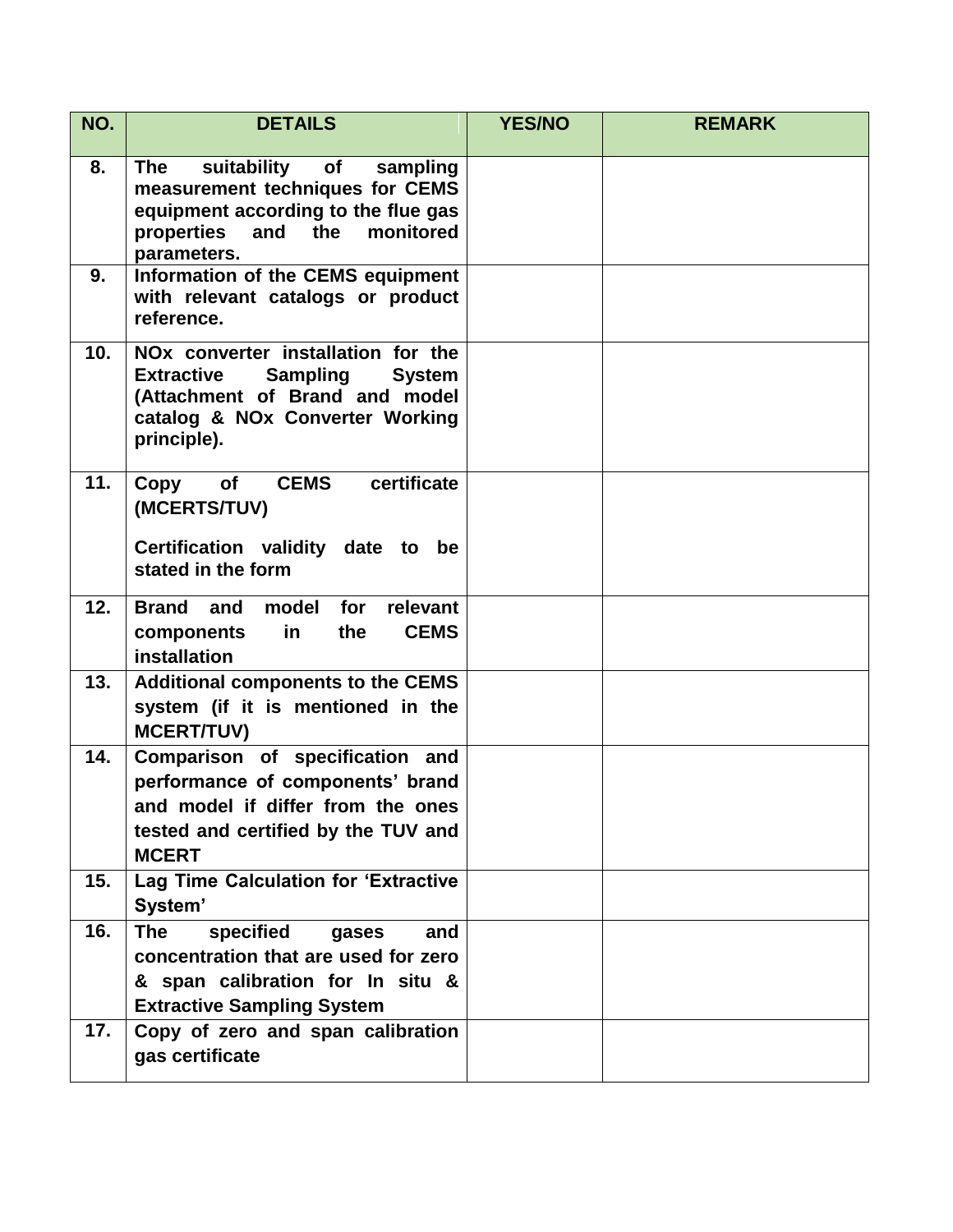| NO. | <b>DETAILS</b>                                                                                                                                                                                       | <b>YES/NO</b> | <b>REMARK</b> |
|-----|------------------------------------------------------------------------------------------------------------------------------------------------------------------------------------------------------|---------------|---------------|
| 18. | Specification on the sources and<br>the<br>specified<br>equipment<br>if.<br>industrial/instrument air is used for<br>zero calibration etc.                                                           |               |               |
| 19. | The complete QAP for the CEMS<br>System based on the interval<br>specified in the MCERT/TUV.                                                                                                         |               |               |
|     | If there is a need for the CEMS to be<br>frequently<br>calibrated<br>and<br>maintained other than what has<br>been specified in the MCERT/TUV,<br>please specify the reason and<br>frequency needed. |               |               |
| 20. | <b>CEMS</b> Installation and operation<br>planning schedule                                                                                                                                          |               |               |
| 21. | DOE approved stratification test<br>report (if applicable)                                                                                                                                           |               |               |
| 22. | <b>Calculation showing estimated dust</b><br>value emitted from the chimney                                                                                                                          |               |               |
| 23. | Layout plan of industrial premises<br>showing CEMS location                                                                                                                                          |               |               |
| 24. | technical<br><b>Information</b><br>the<br>on<br>drawing<br>of<br><b>stack</b><br><b>CEMS</b><br>and<br>measurement location                                                                          |               |               |
| 25. | <b>Schematic</b><br><b>Diagram</b><br><b>of</b><br>stack<br>information:                                                                                                                             |               |               |
| i.  | Total stack design (front view & top<br>view from downstream to upstream)                                                                                                                            |               |               |
| ii. | Total stack height (mm/m)                                                                                                                                                                            |               |               |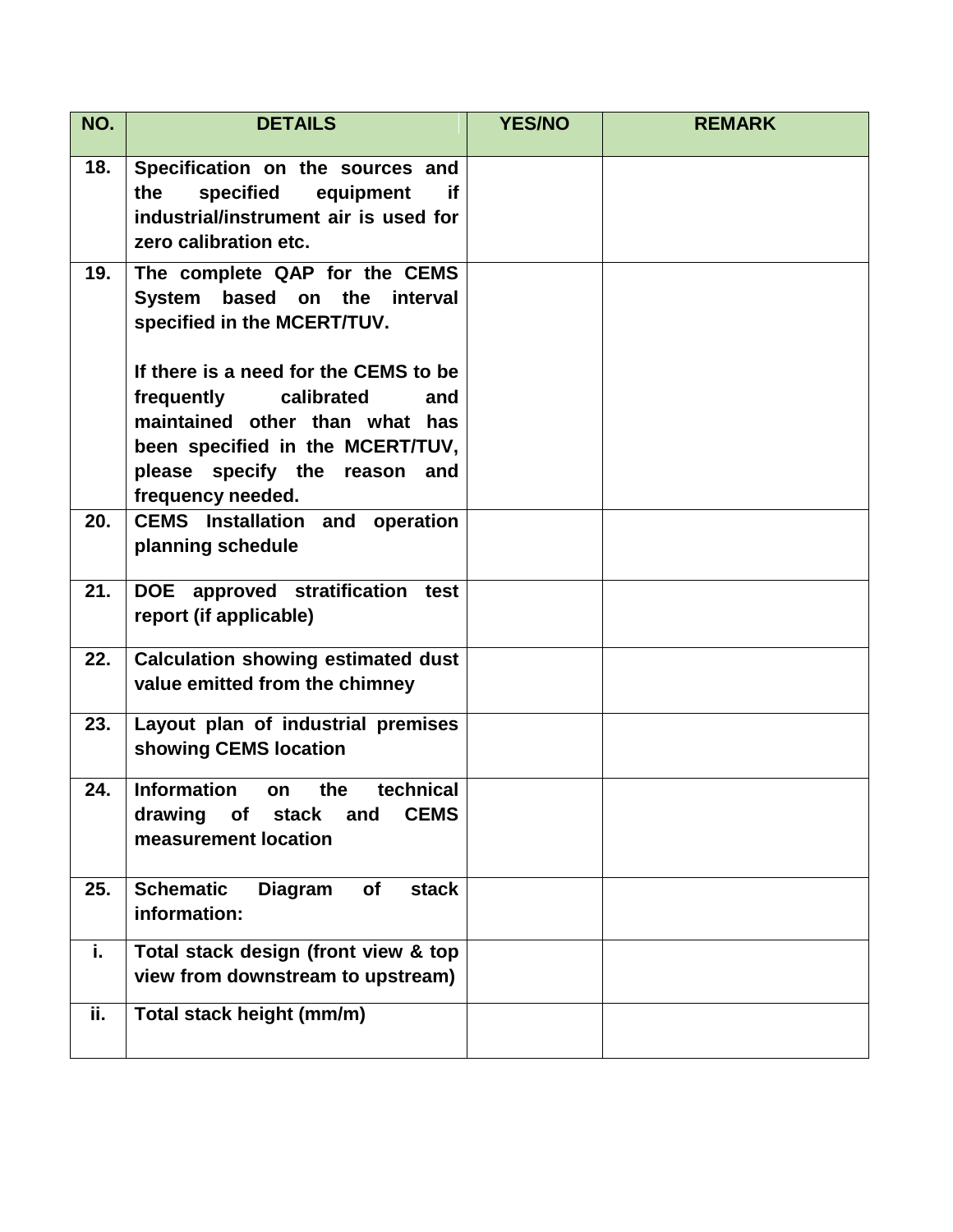| NO.   | <b>DETAILS</b>                                                                                                                                                 | <b>YES/NO</b> | <b>REMARK</b> |
|-------|----------------------------------------------------------------------------------------------------------------------------------------------------------------|---------------|---------------|
| iii.  | Stack downstream height (mm/m)<br>from inlet flue gas ducting to the<br>sampling port                                                                          |               |               |
| iv.   | Stack upstream height (m/mm)-from<br>sampling port to flue gas discharge<br>point                                                                              |               |               |
| v.    | Sampling platform height (mm/m)<br>and width (mm/m)                                                                                                            |               |               |
| vi.   | Location of sampling port height for<br>dust & gas (mm/m)                                                                                                      |               |               |
| vii.  | Location<br>of<br>reference<br>method<br>sampling port height for dust & gas<br>(mm/m)                                                                         |               |               |
| viii. | Stack outer diameter & stack wall<br>thickness (mm/m)                                                                                                          |               |               |
| ix.   | insertion<br><b>Sample</b><br>probe<br>length<br>(mm/m)                                                                                                        |               |               |
| X.    | Flange length (mm/m)                                                                                                                                           |               |               |
| xi.   | Front view and top view diagram of<br>sampling port for (dust & gas) and<br>reference method                                                                   |               |               |
| xii.  | <b>Overall</b><br><b>CEMS</b><br>diagram<br>setup<br>including calibration gases, zero<br>industrial air<br>gas,<br>and<br>all<br>components installed at site |               |               |
| 26.   | Piping and instruments Diagram<br>(P&ID)<br>of<br><b>CEMS</b><br>equipment<br>installation for Extractive Sampling<br>Method.                                  |               |               |